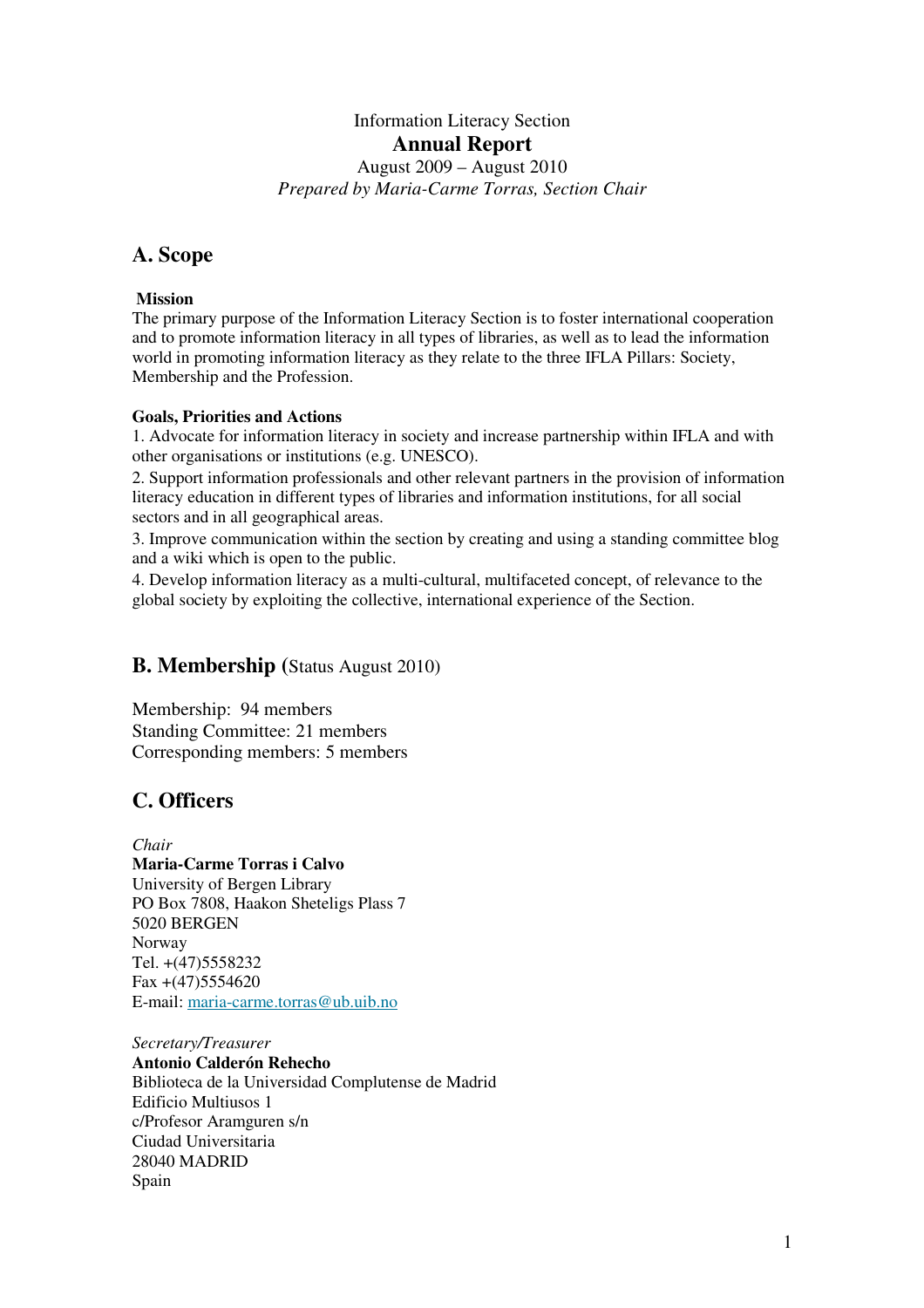Tel.+(34)(91)3947848 Fax (34)(91)3947849 E-mail: acalderon@buc.ucm.es

*Information Coordinator*  **Albert K Boekhorst** Caixa Postal No. 0008 JACUMA-CONDE PB CEP 58.322.000 Brazil Tel.+(55)(83)99448586 +31621665561 Fax +(31)842215572 E-mail: albertkb@gmail.com

## **D. SC meetings**

### Milano 2009

Two SC meetings were held in Milano, 22 and 27 August 2009.

Maria Carme Torras was elected as section chair, and Antonio Calderón was reelected as section secretary. He was elected section treasurer as well. Albert K. Boerkhorst is elected information officer. Lisa Hinchliffe is the new newsletter editor.

We had an internal election of corresponding members. 5 corresponding members were elected.

A new strategic plan for the section for the period 2009-2011 was approved (http://www.ifla.org/en/publications/information-literacy-section-strategic-plan )

Gothenburg 2010

Two SC meetings were held in Gothenburg, 10 and 13 August 2010.

The minutes of all the SC meetings are available on http://www.ifla.org/en/informationliteracy/minutes .

## E. Conference Programmes

IFLA Conference in Milano, 2009

**Conference programme (94)** *Libraries promoting twenty-first century literacies* **(**Monday 24 August) The session was delivered jointly with Reading and Literacy Section.

**Logo session (159):** *Promoting the Information Literacy Logo Toolkit*  (Wednesday 26 August) The main goal of the session was to promote the use of the logo in institutions, events and documents worldwide.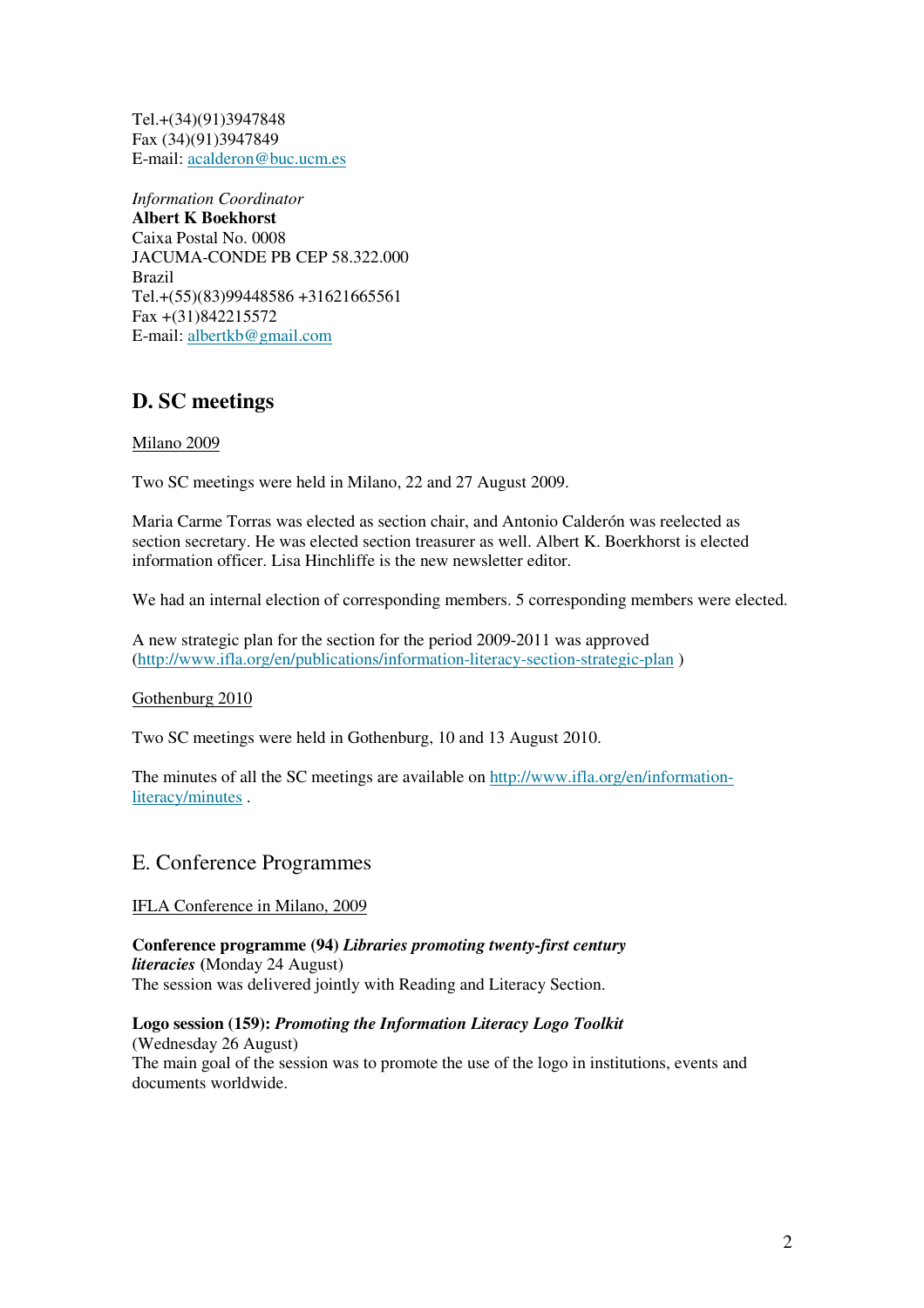### IFLA Conference in Gothenburg, 2010

#### **Satellite meeting:** *Information Literacy: context, community and culture* **(8-9 August)**  40 people from 16 countries participated. The satellite had three different parts: roundtables, keynotes and *unconferences*. A blog was created for information, collaboration and supporting materials: http://infolitsatellite.blogspot.com. This was a successful and interesting satellite meeting both in terms of form and content.

### **Conference programme (74) — Information Literacy with Reference and information Services**

#### *Don't wait to be asked – towards the next generation reference and information literacy* (11 August)

This was successful session with good quality contributions. There were approx. 470 attendants. The session was podcasted.

## **Conference programme (86) — Social Science Libraries with Information Literacy**

#### *Making it count, social science data literacy as an information fluency* (12 August)

The session had an average of 190 participants. This was a successful session where the convenors introduced the programme theme and closed the session briefly.

## **F. Projects**

### **Integrating the Information Literacy Logo: A Marketing Manual**

A marketing manual to promote the information literacy logo was written (http://infolitglobal.net/logo/en/manual ) and it is published on the IL section website. Another initiative to promote the logo has been to provide translations of the concept "information literacy" into a number of languages have been provided on the IL section homepage.

### **International Information Literacy Resources Directory**

The Information Literacy Section created this database on behalf of UNESCO to record information literacy materials from different parts of the world. The directory can be accessed on http://infolitglobal.net/en/ .

### **International IL State of the Art Report**

As well as making the contents of the report more comprehensive and updating them, we are planning to turn the report into a wiki to facilitate dissemination, sharing and updating.

## **G. Publications**

The section newsletters are available on the IL section website. The information literacy guidelines have been translated into a number of languages. *The International IL State of the Art Report* is available on the section website (http://www.ifla.org/en/publications/81). It gradually includes more and more geographical regions and the IL state of the available regions is updated.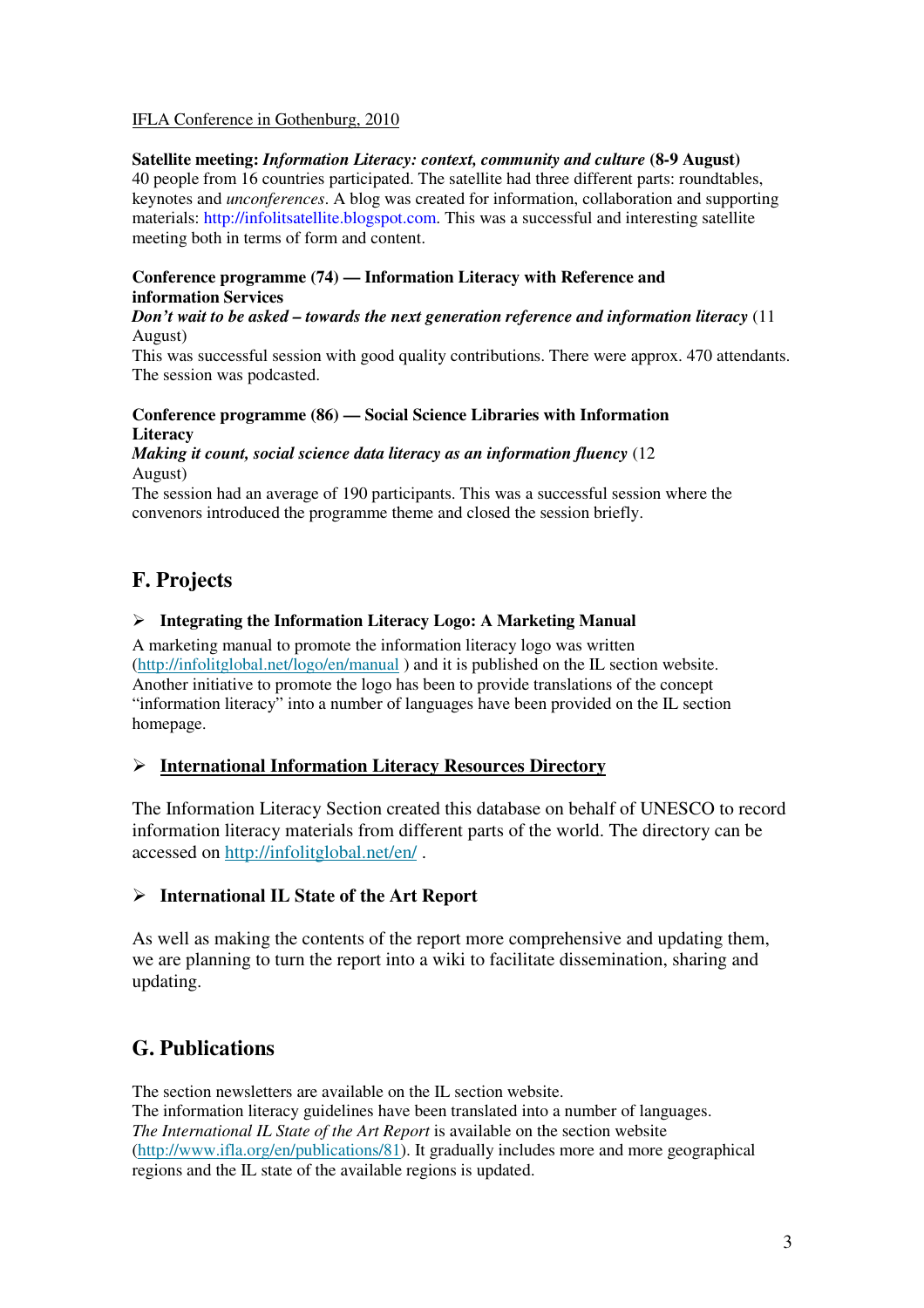## **H. Ongoing actions**

The section wrote an action plan for 2010-2011 (http://www.ifla.org/en/publications/information-literacy-section-strategic-plan ). The following actions are given priority in 2010-2011:

**1.** Organising a **3-hour joint programme session** with Library Services to Multicultural Populations and the IFLA SIG on Indigenous Matters at the 2011 IFLA conference. The theme is "The Importance of Information Literacy for Multicultural Populations: Needs, Strategies, Programs, and the Role of Libraries". Priority activity 1 relates to goals 1c, 3a, 3b in the IFLA Strategic Plan 2010-2015.

**2.** In collaboration with UNESCO/IFAP, writing **Information Literacy Recommendations** for UNESCO endorsement. In addition, the section is organising an off-site working meeting of experts in San Juan (Puerto Rico) in August 2011 to discuss IL global promotion and UNESCO/IFAP – IFLA collaboration.

Priority activity 2 relates to goals 1d, 3b, 4b and 4d in the IFLA Strategic Plan 2010-2015.

**3.** Setting up **a wiki to report the global information literacy state of the art**. This wiki will be open globally and will serve as a tool to publish and more easily and dynamically update the IL state of the art report.

Priority activity 3 relates to goals 3a and 3b in the IFLA Strategic Plan 2010-2015.

Another ongoing activity is writing guidelines for the professional profile of the IL practitioner/ IL educator.

A section wiki has been set up and we are considering how its use can improve communication and discussion within the section.

The section promotional flyer has been updated.

The IL section will be sponsoring the international delegate event at the *Librarians' Information Literacy Annual Conference* (LILAC, http://lilacconference.com/WP/ ), London, 18-20 April 2011. This conference is an excellent arena to promote IFLA, the IL section and recruit new members. The IL section chair and other SC members will be attending the conference.

The section is arranging an IL workshop at the *3rd International Conference on Qualitative and Quantitative Methods in Libraries* (**http://www.isast.org/qqml2011.html**), Athens, 24 - 27 May 2011. The section information coordinator will facilitate the workshop.

## **I. Future actions: Conference programmes and other events**

Puerto Rico, 2011

### **Joint off-site pre-conference working seminar with UNESCO/IFAP**

The section is organising an off-site working meeting of experts in San Juan (Puerto Rico) 11 August 2011 to discuss IL global promotion and UNESCO/IFAP – IFLA collaboration. This is not an open session. Participants will be invited by the IL section and IFAP.